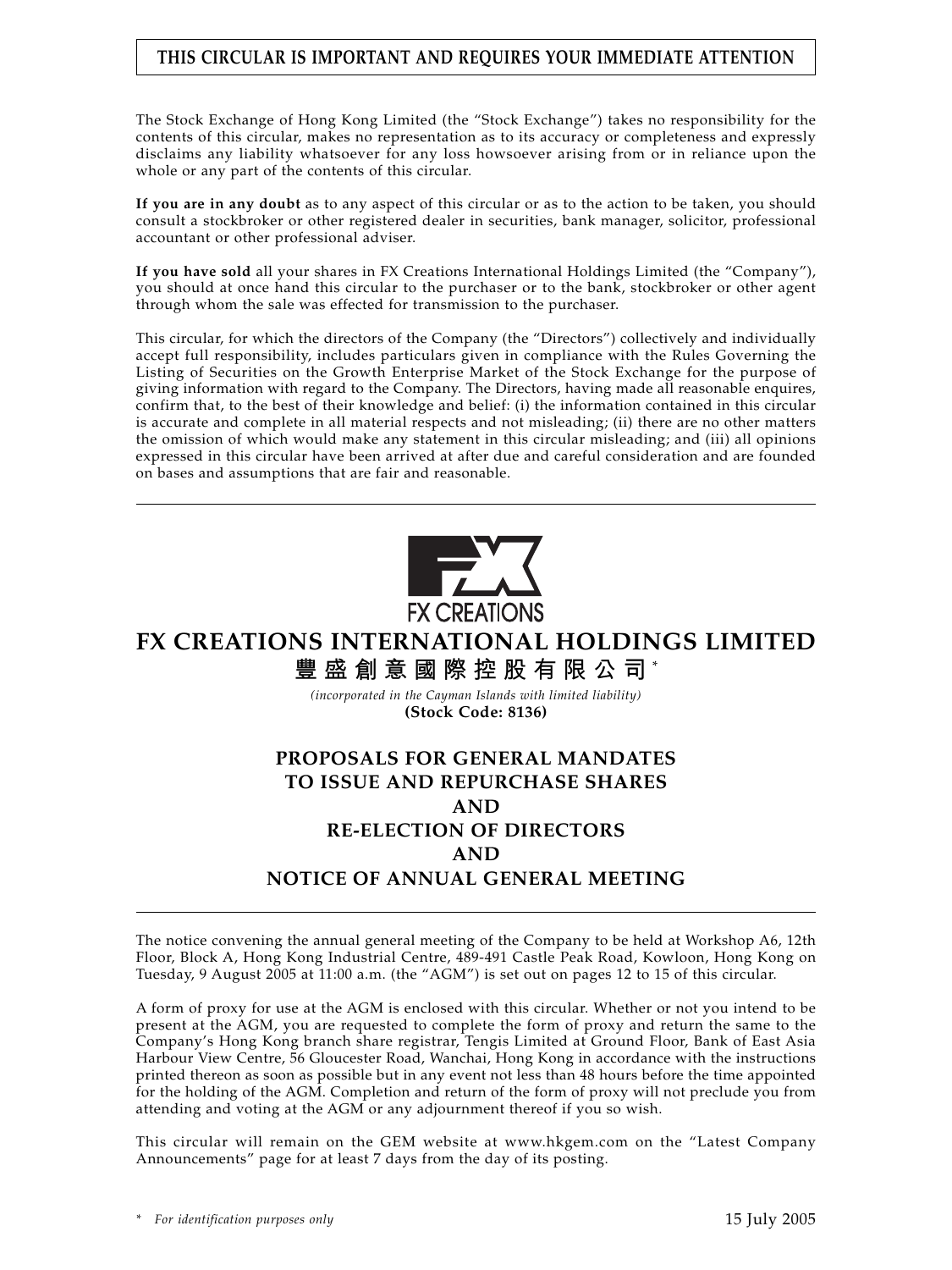# **CHARACTERISTICS OF THE GROWTH ENTERPRISE MARKET (''GEM'') OF THE STOCK EXCHANGE OF HONG KONG LIMITED (THE ''STOCK EXCHANGE'')**

**GEM has been established as a market designed to accommodate companies to which a high investment risk may be attached. In particular, companies may list on GEM with neither a track record of profitability nor any obligation to forecast future profitability. Furthermore, there may be risks arising out of the emerging nature of companies listed on GEM and the business sectors or countries in which the companies operate. Prospective investors should be aware of the potential risks of investing in such companies and should make the decision to invest only after due and careful consideration. The greater risk profile and other characteristics of GEM mean that it is a market more suited to professional and other sophisticated investors.**

**Given the emerging nature of companies listed on GEM, there is a risk that securities traded on GEM may be more susceptible to high market volatility than securities traded on the main board of the Stock Exchange and no assurance is given that there will be a liquid market in the securities traded on GEM.**

**The principal means of information dissemination on GEM is publication on the internet website operated by the Stock Exchange. Listed companies are not generally required to issue paid announcements in gazetted newspapers. Accordingly, prospective investors should note that they need to have access to the GEM website in order to obtain up-to-date information on GEM-listed issuers.**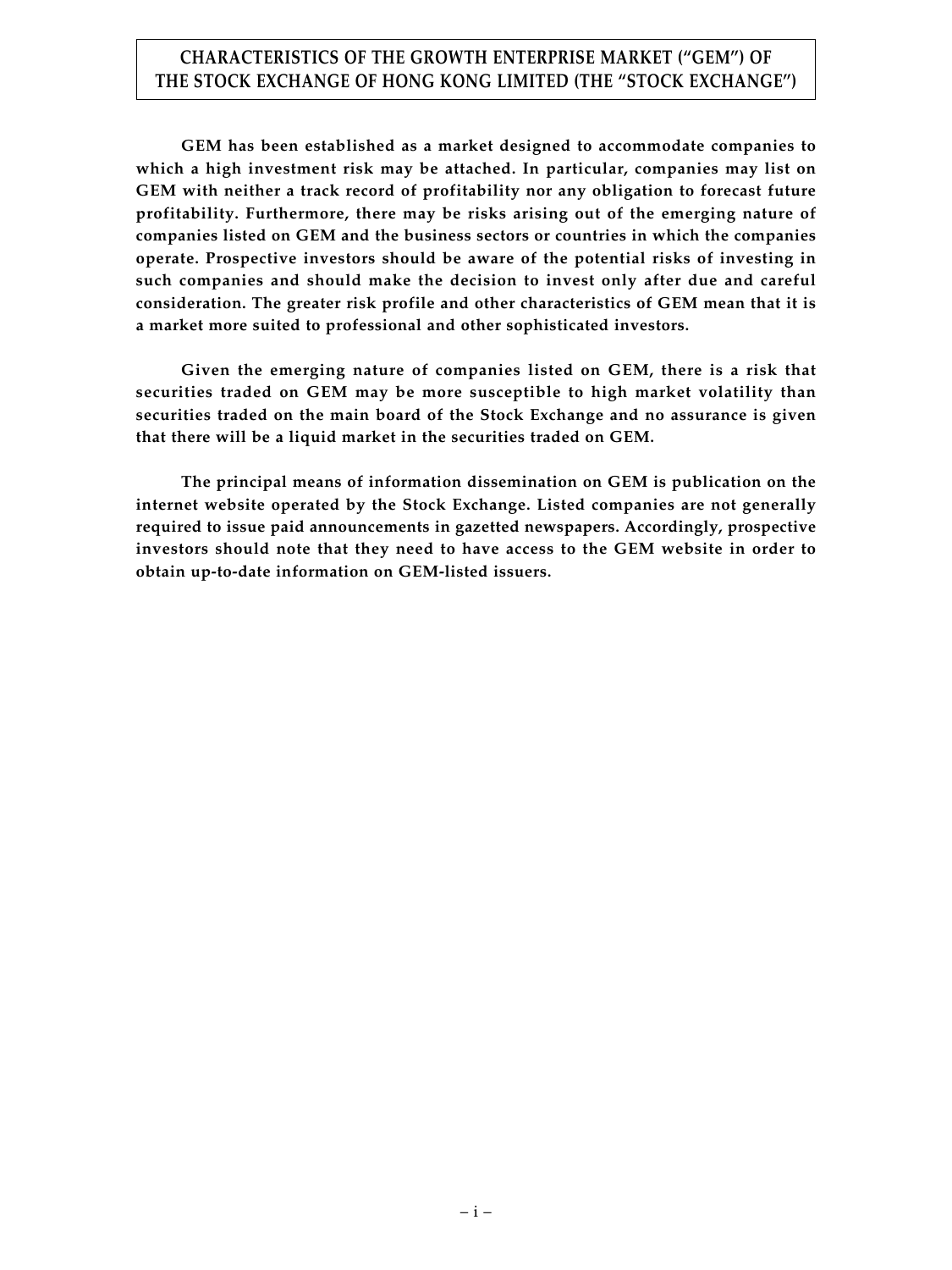# **TABLE OF CONTENTS**

# *Page*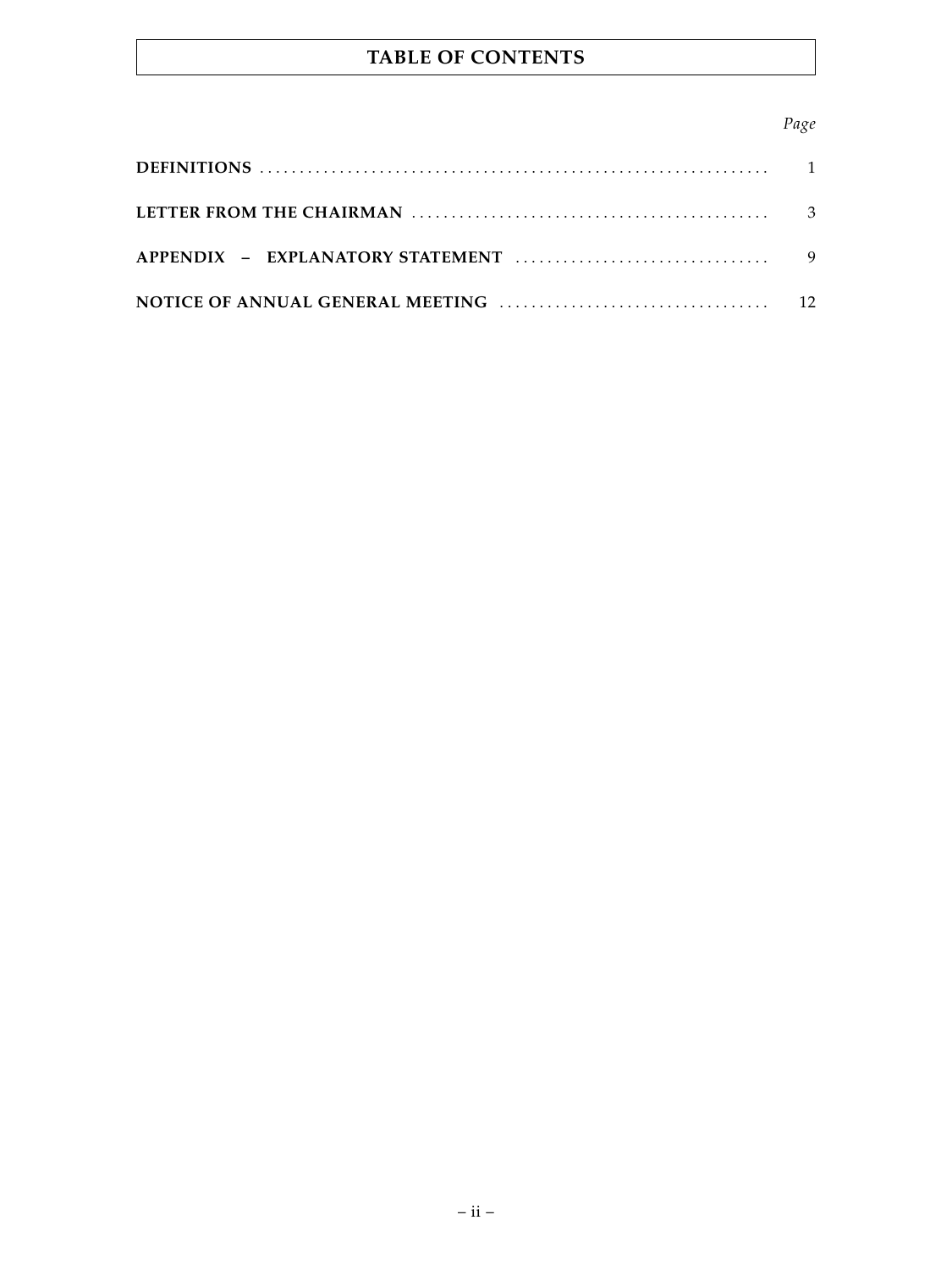*In this circular, the following expressions shall have the following meanings unless the context requires otherwise:*

| "AGM"                                     | an annual general meeting of the Company for the<br>year ended 31 March 2005 to be held at Workshop A6,<br>12th Floor, Block A, Hong Kong Industrial Centre,<br>489-491 Castle Peak Road, Kowloon, Hong Kong<br>on Tuesday, 9 August 2005 at 11:00 a.m. or any<br>adjournment thereof                                                                  |
|-------------------------------------------|--------------------------------------------------------------------------------------------------------------------------------------------------------------------------------------------------------------------------------------------------------------------------------------------------------------------------------------------------------|
| "Articles of Association"                 | the articles of association of the Company                                                                                                                                                                                                                                                                                                             |
| "Board"                                   | the board of directors of the Company                                                                                                                                                                                                                                                                                                                  |
| "Company"                                 | FX Creations International Holdings Limited, a<br>company incorporated in the Cayman Islands with<br>limited liability and the Shares of which are listed on<br>the GEM                                                                                                                                                                                |
| "Directors"                               | the directors of the Company                                                                                                                                                                                                                                                                                                                           |
| $^{\prime\prime}{\rm GEM}^{\prime\prime}$ | the Growth Enterprise Market of the Stock Exchange                                                                                                                                                                                                                                                                                                     |
| "GEM Listing Rules"                       | the Rules Governing the Listing of Securities on GEM                                                                                                                                                                                                                                                                                                   |
| "Group"                                   | the Company and its subsidiaries                                                                                                                                                                                                                                                                                                                       |
| "Hong Kong"                               | the Hong Kong Special Administrative Region of the<br>People's Republic of China                                                                                                                                                                                                                                                                       |
| "Latest Practicable Date"                 | 13 July 2005, being the latest practicable date prior to<br>the printing of this circular for ascertaining certain<br>information contained herein                                                                                                                                                                                                     |
| "Registrar"                               | the branch share registrar of the Company in Hong<br>Kong, Tengis Limited at Ground Floor, Bank of East<br>Asia Harbour View Centre, 56 Gloucester Road,<br>Wanchai, Hong Kong                                                                                                                                                                         |
| "Repurchase Mandate"                      | the general mandate to be granted to the Directors to<br>exercise the powers of the Company to repurchase<br>Shares during the period as set out in the Repurchase<br>Resolution up to a maximum of 10% of the aggregate<br>nominal amount of the issued share capital of the<br>Company as at the date of the passing of the<br>Repurchase Resolution |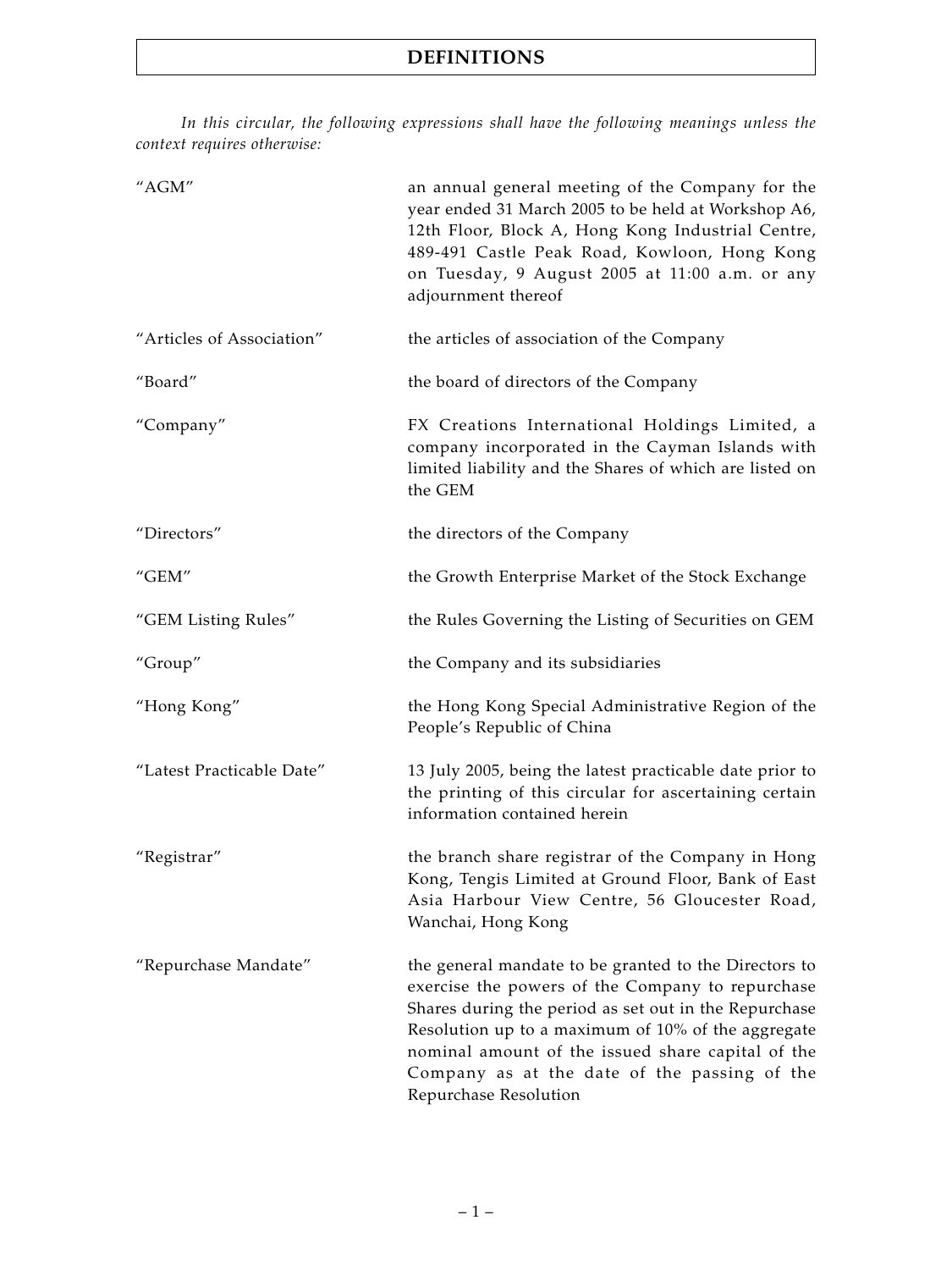# **DEFINITIONS**

| "Repurchase Resolution" | the proposed ordinary resolution in the terms set out<br>in resolution no. 5 of the notice of the AGM |
|-------------------------|-------------------------------------------------------------------------------------------------------|
| " $SFO"$                | the Securities and Futures Ordinance (Chapter 571 of<br>the Laws of Hong Kong)                        |
| "Share $(s)$ "          | share(s) of $HK$0.01$ each in the share capital of the<br>Company                                     |
| "Shareholder(s)"        | the shareholder(s) of the Company                                                                     |
| "Stock Exchange"        | The Stock Exchange of Hong Kong Limited                                                               |
| "Takeovers Code"        | The Hong Kong Code on Takeovers and Mergers                                                           |
| " $HKS"$                | Hong Kong dollars, the lawful currency of Hong Kong                                                   |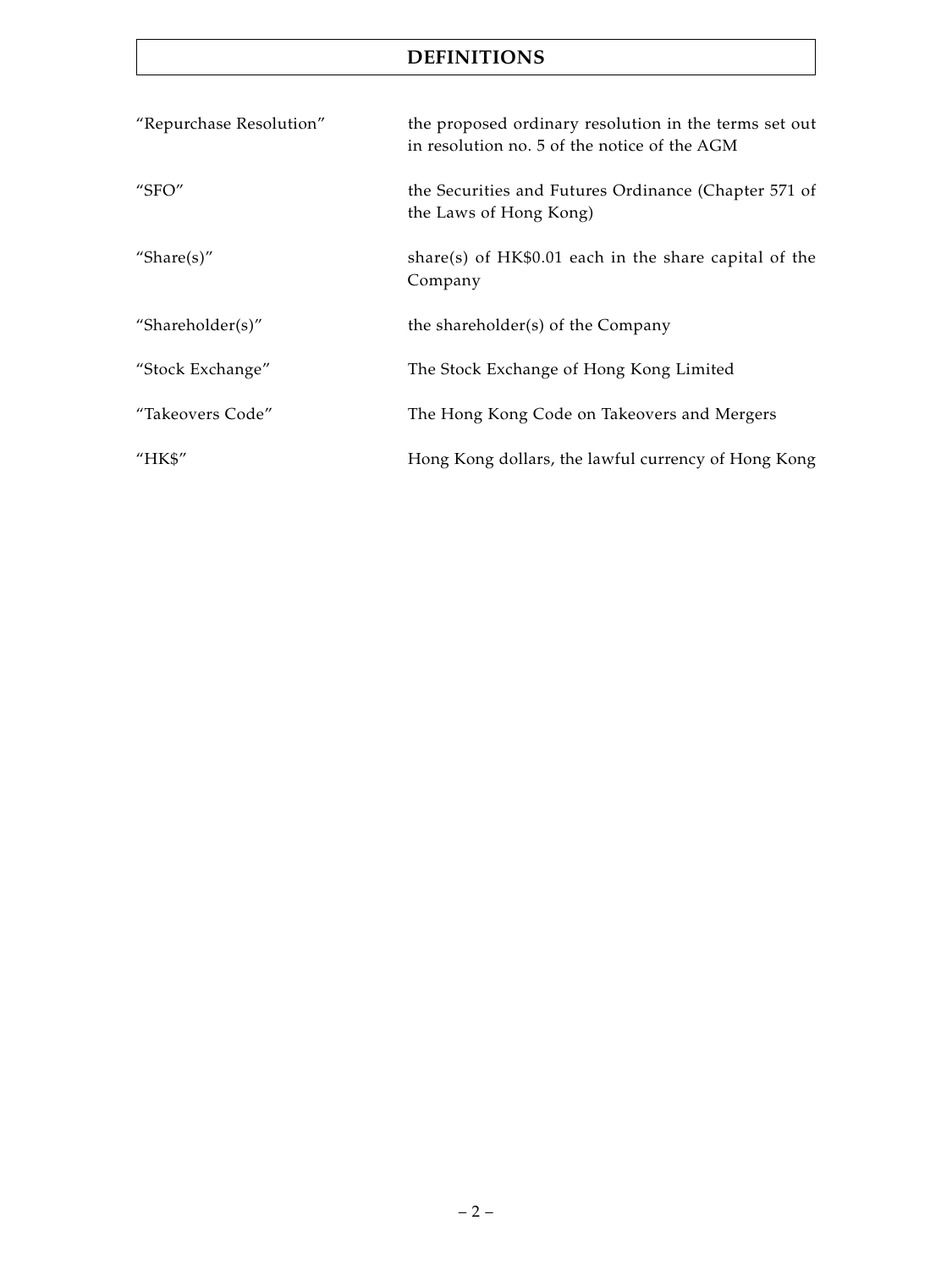

# **FX CREATIONS INTERNATIONAL HOLDINGS LIMITED**

**豐盛創意國際控股有限公司** \*

*(incorporated in the Cayman Islands with limited liability)* **(Stock Code: 8136)**

### **Executive Directors:** Registered Office:

Mr. Ng Pak To, Petto (Chairman) Century Yard Mr. Ong Chor Wei Cricket Square Mr. Chan Man Yin **Hutchins Drive** 

### **Independent Non-executive Directors:** George Town

Mr. Lee Kun Hung Grand Cayman Mr. Wong Hou Yan, Norman Cayman Islands Mr. Cheung Chi Hwa, Justin British West Indies

P.O. Box 2681GT

## **Head Office and Principal Place of Business:**

Workshop A6, 12th Floor, Block A Hong Kong Industrial Centre 489-491 Castle Peak Road Kowloon Hong Kong

15 July 2005

*To the Shareholders*

Dear Sir or Madam,

# **PROPOSALS FOR GENERAL MANDATES TO ISSUE AND REPURCHASE SHARES AND RE-ELECTION OF DIRECTORS AND NOTICE OF ANNUAL GENERAL MEETING**

### **INTRODUCTION**

At the AGM, resolutions will be proposed (i) to grant to the Directors general mandates to allot or issue new Shares and to repurchase Shares and (ii) to re-elect the retiring Directors.

*\* For identification purposes only*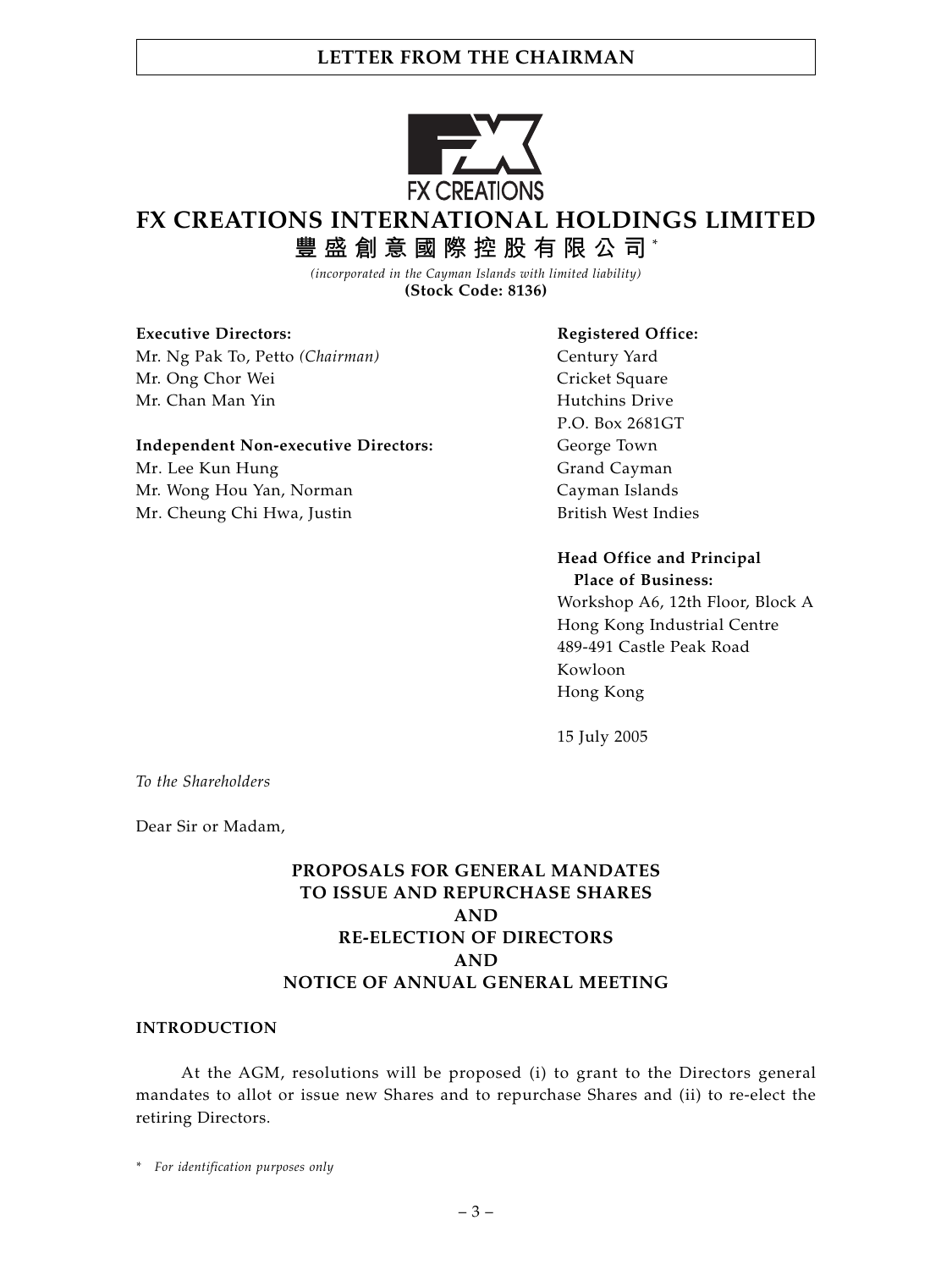#### **GENERAL MANDATE TO ISSUE SHARES**

At the AGM, an ordinary resolution will be proposed in the terms set out in resolution no. 4 of the notice of the AGM whereby if passed, the Directors will be given a general and unconditional mandate to allot or issue new Shares, representing up to 20% of the aggregate nominal amount of the share capital of the Company in issue as at the date of the passing of the resolution. In addition, if the Repurchase Resolution is passed, an ordinary resolution will be proposed in the terms set out in resolution no. 6 of the notice of the AGM whereby if passed, the Directors will be authorised to allot or issue further Shares up to an amount equal to the aggregate nominal amount of the issued share capital of the Company purchased under the Repurchase Mandate.

#### **GENERAL MANDATE TO REPURCHASE SHARES**

At the AGM, the Repurchase Resolution will be proposed that the Directors be granted the Repurchase Mandate. The Repurchase Mandate allows the Company to repurchase the Shares only during the period ending on the earliest of (i) the conclusion of the next annual general meeting of the Company; (ii) the date by which the next annual general meeting of the Company is required to be held by the Articles of Association or any applicable law; or (iii) the date upon which such authority is revoked or varied by an ordinary resolution of the Shareholders in a general meeting of the Company (the "Relevant Period").

As at the Latest Practicable Date, the issued share capital of the Company comprised 400,000,000 Shares. Subject to the passing of the Repurchase Resolution and on the basis that no further Shares are issued or repurchased after the Latest Practicable Date and prior to the AGM, the Company will be allowed to repurchase a maximum of 40,000,000 Shares under the Repurchase Mandate.

An explanatory statement required to be sent to the Shareholders under the GEM Listing Rules is attached herewith to provide the requisite information to the Shareholders to make an informed decision in relation to the Repurchase Resolution.

#### **RE-ELECTION OF DIRECTORS**

In relation to resolution no. 2 set out in the notice of the AGM regarding the re-election of Directors, Mr. Ong Chor Wei, Mr. Chan Man Yin, Mr. Lee Kun Hung, Mr. Wong Hou Yan, Norman and Mr. Cheung Chi Hwa, Justin will retire at the AGM pursuant to the Articles of Association, and, being eligible, offer themselves for re-election. Biographical details of the retiring Directors are set out below:

(i) Mr. Ong Chor Wei, aged 35, is an executive Director. Mr. Ong is responsible for the financial management and finance functions of the Group. He graduated from London School of Economics and Political Science, University of London with a Bachelor of Laws Degree. He also holds a Master Degree in Business Administration jointly awarded by the University of Wales and University of Manchester. He is an associate member of the Institute of Chartered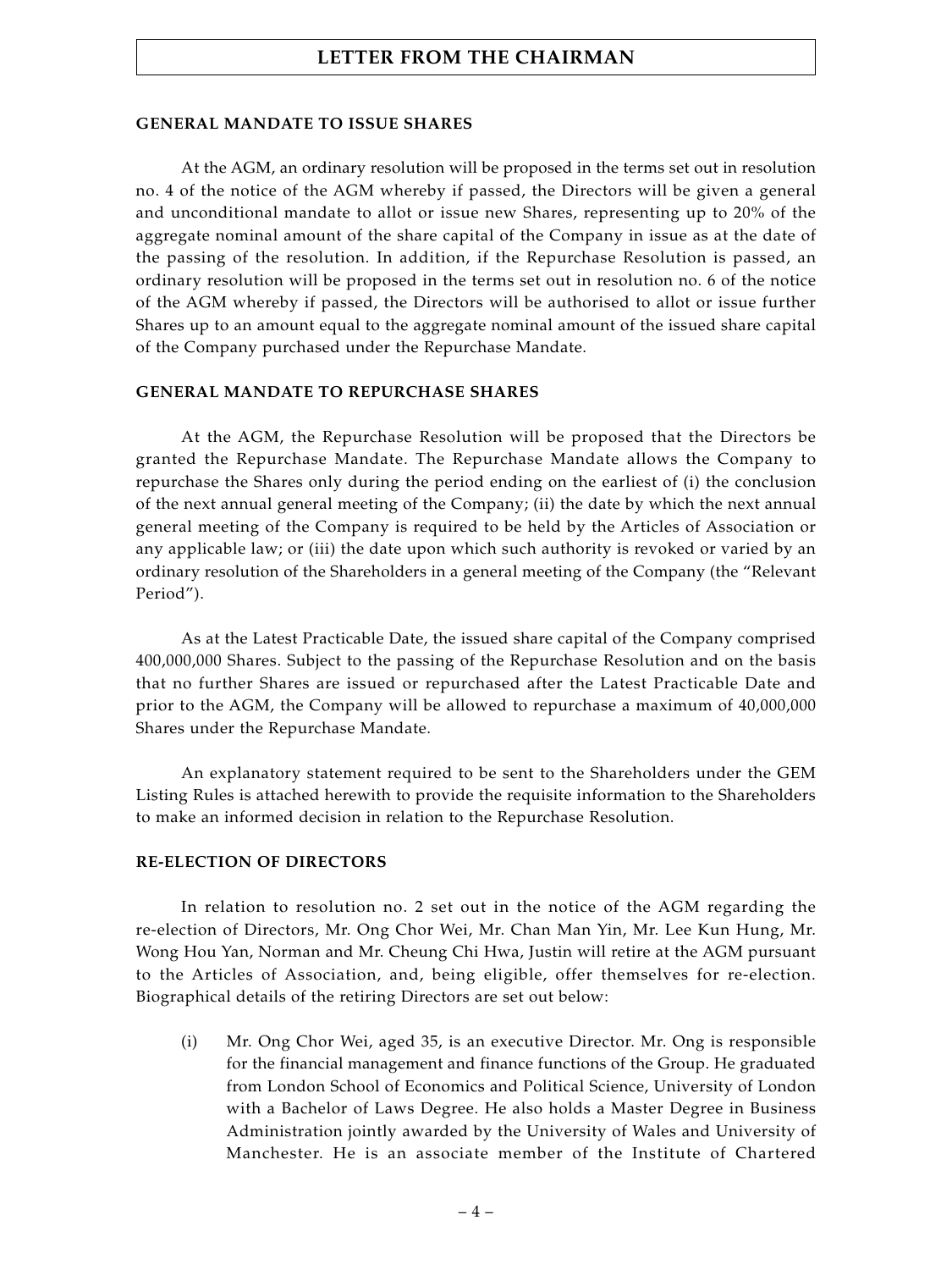Accountants in England and Wales and a member of the Hong Kong Institute of Certified Public Accountants. Prior to joining the Group in January 2002, he worked as a finance director for a manufacturer of bags and luggages. Mr. Ong was appointed as Director in January 2002. He is also a director of various members of the Group. He is currently a non-executive director of Eagle Nice (International) Holdings Limited, a company listed on the Main Board of the Stock Exchange and Jets Technics International Holdings Limited, a company listed on the Singapore Exchange Securities Trading Limited. Mr. Ong is not connected with any directors, senior management, management shareholders, substantial shareholders or controlling shareholders of the Company. He does not have any interests in the securities of the Company within the meaning of Part XV of the SFO. He has no service contract with the Company. There is no fixed term for his appointment and he is subject to retirement by rotation and re-election at the annual general meeting of the Company in accordance with the Articles of Association. He has not received any emolument for services to the Company.

Save as disclosed above, Mr. Ong has confirmed that there are no other matters that need to be brought to the attention of the Shareholders.

(ii) Mr. Chan Man Yin, aged 48, has been appointed as an executive Director with effect from 1 June 2005. He has over 20 years' experience in accounting, auditing, taxation and consulting. Mr. Chan holds a Master Degree of Business Administration from Columbia Southern University. He is a fellow member of the Association of Chartered Certified Accountants, a fellow member (Practising) of Hong Kong Institute of Certified Public Accountants, an associate member of the Institute of Chartered Accountants in England and Wales and a fellow member of Taxation Institute of Hong Kong. Mr. Chan did not hold any directorship in any other listed public company during the three years preceding the Latest Practicable Date. Mr. Chan is not connected with any directors, senior management, management shareholders, substantial shareholders or controlling shareholders of the Company. He does not have any interests in the securities of the Company within the meaning of Part XV of the SFO. He has entered into a service contract with the Company for a term of one year commencing from 1 June 2005. His emolument in connection with his position as an executive Director is HK\$10,000 per month plus a discretionary year-end bonus to be determined by the Board from time to time. His emolument is determined by arm's length negotiation between the parties. Mr. Chan is subject to retirement by rotation and re-election at the annual general meeting of the Company in accordance with the Articles of Association.

Saved as disclosed above, Mr. Chan has confirmed that there are no other matters that need to be brought to the attention of the Shareholders.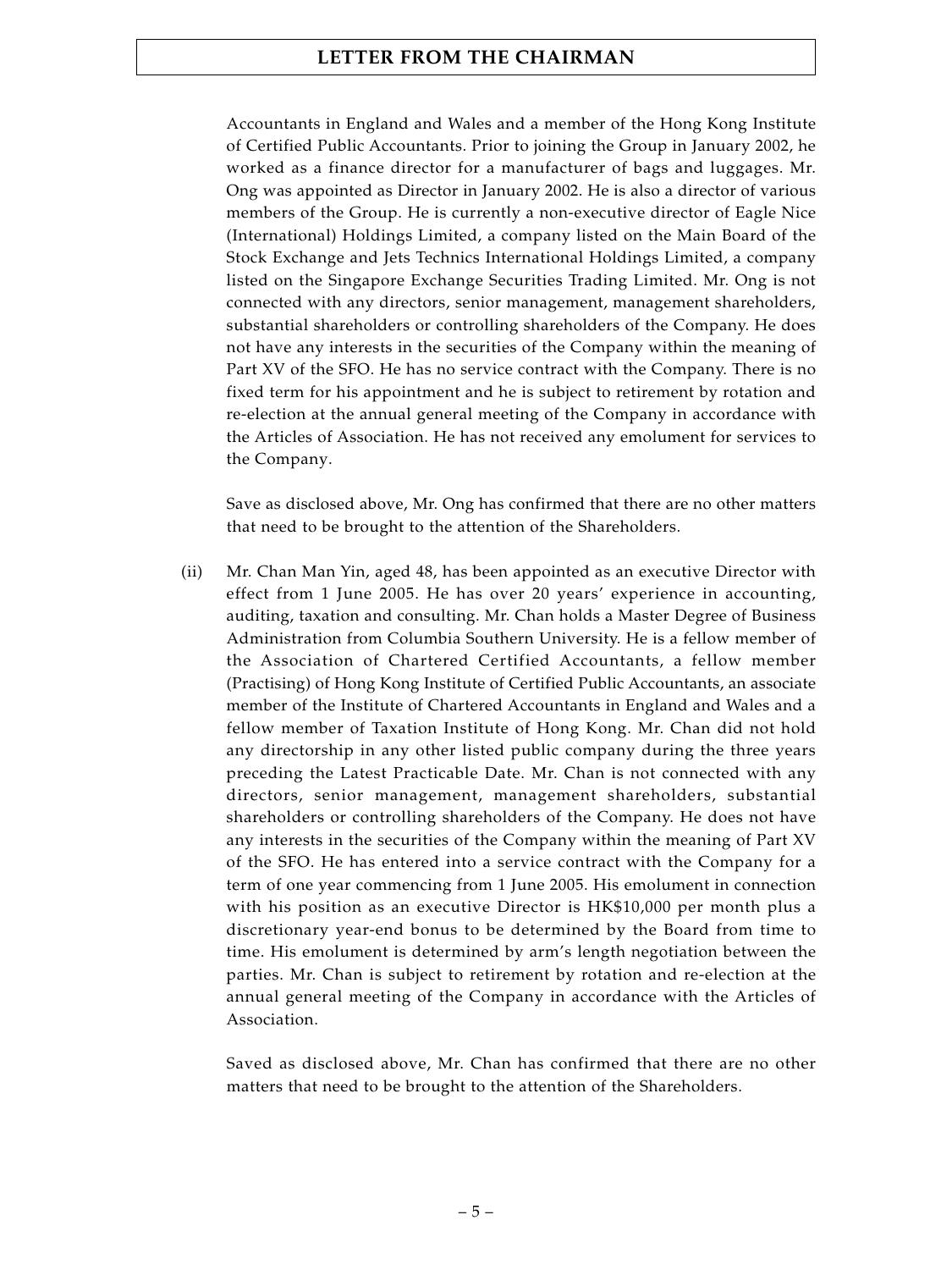(iii) Mr. Lee Kun Hung, aged 39, has been appointed as an independent non-executive Director with effect from 20 June 2005. He holds a Bachelor's Degree in Arts from the Boston College, Massachusetts in the United States. He has over 15 years of manufacturing experience in the watch industry. Mr. Lee is currently an independent non-executive director of KanHan Technologies Group Limited, a company listed on the GEM of the Stock Exchange. Save as disclosed above, Mr. Lee did not hold any directorship in any other listed public company during the three years preceding the Latest Practicable Date. Mr. Lee is not connected with any directors, senior management, management shareholders, substantial shareholders or controlling shareholders of the Company. He does not have any interests in the securities of the Company within the meaning of Part XV of the SFO. He has entered into a service contract with the Company for a term of one year commencing from 20 June 2005. His emolument in connection with his position as an independent nonexecutive Director is HK\$5,000 per month plus a discretionary year-end bonus to be determined by the Board from time to time. His emolument is determined by arm's length negotiation between the parties. Mr. Lee is subject to retirement by rotation and re-election at the annual general meeting of the Company in accordance with the Articles of Association.

Saved as disclosed above, Mr. Lee has confirmed that there are no other matters that need to be brought to the attention of the Shareholders.

(iv) Mr. Wong Hou Yan, Norman, aged 52, has been appointed as an independent non-executive Director with effect from 20 June 2005. He has over 28 years of experience in the fields of information technology, project management, sales and support and quality assurance. Mr. Wong is now a managing director of a computing services company where he takes charge of overall management in business expansion, customer relations and daily operation and compliance. Mr. Wong obtained a Bachelor's Degree of Arts in Business Data Processing from the University of Wisconsin in the United States. Mr. Wong did not hold any directorship in any other listed public company during the three years preceding the Latest Practicable Date. Mr. Wong is not connected with any directors, senior management, management shareholders, substantial shareholders or controlling shareholders of the Company. He does not have any interests in the securities of the Company within the meaning of Part XV of the SFO. He has entered into a service contract with the Company for a term of one year commencing from 20 June 2005. His emolument in connection with his position as an independent non-executive Director is HK\$5,000 per month plus a discretionary year-end bonus to be determined by the Board from time to time. His emolument is determined by arm's length negotiation between the parties. Mr. Wong is subject to retirement by rotation and reelection at the annual general meeting of the Company in accordance with the Articles of Association.

Saved as disclosed above, Mr. Wong has confirmed that there are no other matters that need to be brought to the attention of the Shareholders.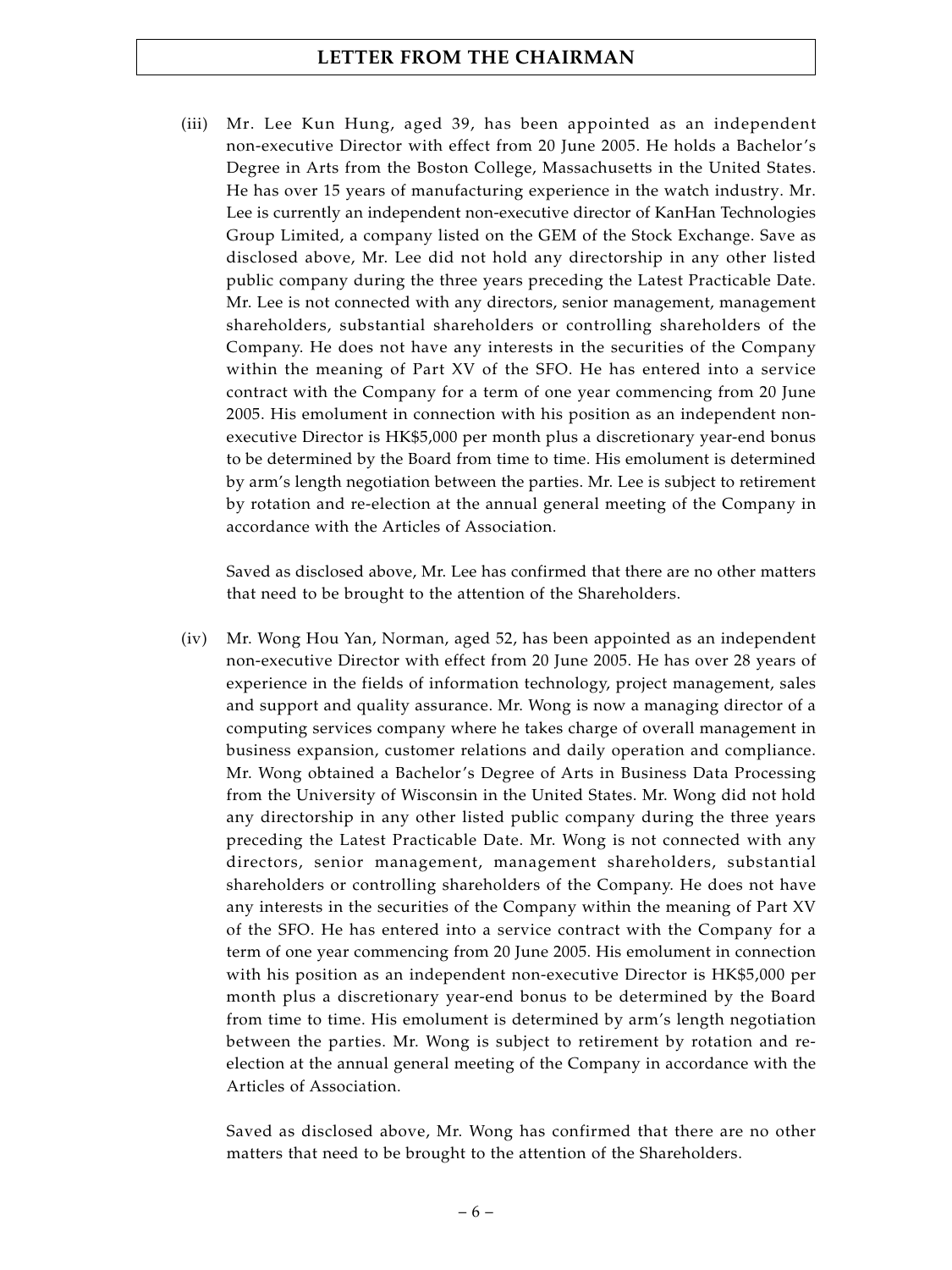(v) Mr. Cheung Chi Hwa, Justin, aged 51, has been appointed as an independent non-executive Director with effect from 4 July 2005. He holds a Bachelor's Degree of Laws from Manchester Metropolitan University in the United Kingdom and a Master of Business Administration Degree from California State University in the United States. Mr. Cheung is a member of the American Institute of Certified Public Accountants and has over 20 years of banking, accounting and company secretarial experiences. Mr. Cheung did not hold directorship in any other listed public company during the three years preceding the Latest Practicable Date. Mr. Cheung is not connected with any directors, senior management, management shareholders, substantial shareholders or controlling shareholders of the Company. He does not have any interest in the securities of the Company within the meaning of Part XV of the SFO. He has entered into a letter of appointment with the Company for a term of one year commencing from 4 July 2005. His emolument in connection with his position as an independent non-executive Director is HK\$5,000 per month plus a discretionary year-end bonus to be determined by the Board from time to time. His emolument is determined under arm's length negotiation between the parties. Mr. Cheung is subject to retirement by rotation and re-election at the annual general meeting of the Company in accordance with the Articles of Association.

Saved as disclosed above, Mr. Cheung has confirmed that there are no other matters that need to be brought to the attention of the Shareholders.

#### **ANNUAL GENERAL MEETING**

The notice convening the AGM is set out on pages 12 to 15 of this circular for the purpose of considering and, if thought fit, passing the resolutions set out therein.

A form of proxy for use at the AGM is enclosed with this circular. Whether or not you intend to be present at the AGM, you are requested to complete the form of proxy and return it to the Registrar in accordance with the instructions printed thereon as soon as possible but in any event not less than 48 hours before the time appointed for the holding of the AGM. Completion and return of the form of proxy will not preclude you from attending and voting at the AGM or any adjournment thereof if you so wish.

None of the Shareholders will be required to abstain from voting at the AGM.

#### **PROCEDURE FOR DEMANDING A POLL**

Pursuant to Article 66 of the Articles of Association, at any general meeting a resolution put to the vote of the meeting shall be decided on a show of hands unless (before or on the declaration of the result of the show of hands or on the withdrawal of any other demand for a poll) a poll is demanded (i) by the chairman of the meeting; or (ii) by at least three Shareholders present in person (or in the case of a Shareholder being a corporation by its duly authorised representative) or by proxy for the time being entitled to vote at the meeting; or (iii) by a Shareholder or Shareholders present in person (or in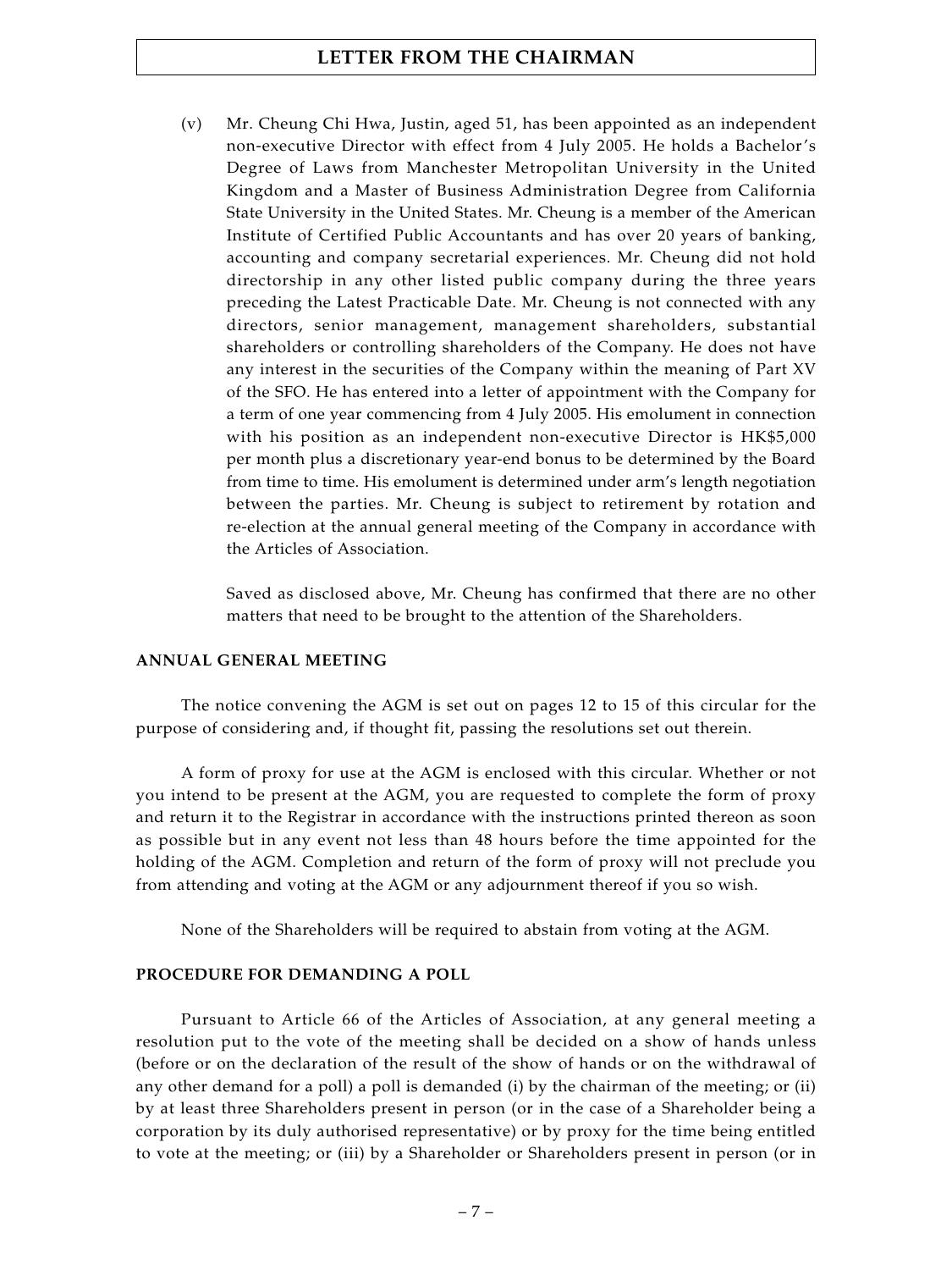the case of a Shareholder being a corporation by its duly authorised representative) or by proxy and representing not less than one-tenth of the total voting rights of all Shareholders having the right to vote at the meeting; or (iv) by a Shareholder or Shareholders present in person (or in the case of a Shareholder being a corporation by its duly authorised representative) or by proxy and holding shares in the Company conferring a right to vote at the meeting being shares on which an aggregate sum has been paid up equal to not less than one-tenth of the total sum paid up on all shares conferring that right.

#### **RECOMMENDATION**

The Directors believe that all resolutions as set out in the notice of the AGM are all in the best interests of the Company and the Shareholders as a whole. Accordingly, the Directors recommend the Shareholders to vote in favour of such resolutions.

#### **FURTHER INFORMATION**

Your attention is drawn to the appendix to this circular containing an explanatory statement as required pursuant to Rule 13.08 of the GEM Listing Rules.

> Yours faithfully, **Ng Pak To, Petto** *Chairman*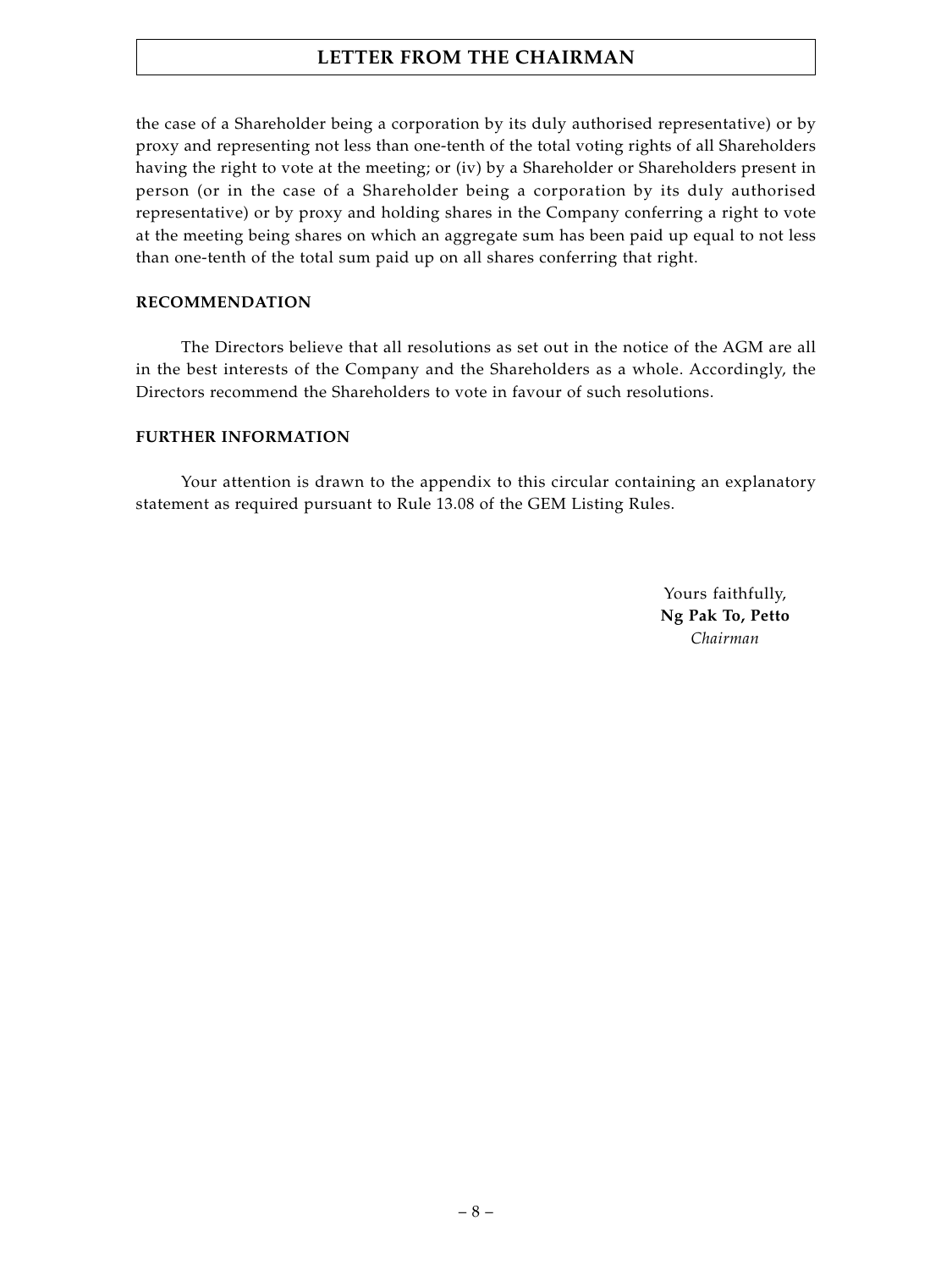This appendix serves as an explanatory statement as required to be sent to the Shareholders pursuant to Rule 13.08 of the GEM Listing Rules to provide the requisite information to the Shareholders to make an informed decision in relation to the Repurchase Resolution proposed at the AGM.

#### **SHARE CAPITAL**

As at the Latest Practicable Date, the issued share capital of the Company comprised 400,000,000 Shares.

Subject to the passing of the Repurchase Resolution and on the basis that no further Shares are issued or repurchased after the Latest Practicable Date and prior to the AGM, the Company will be allowed to repurchase a maximum of 40,000,000 Shares, representing 10% of the issued share capital of the Company.

#### **REASON FOR REPURCHASE**

The Directors believe that the grant of the Repurchase Mandate is in the best interests of the Company and the Shareholders as a whole. Such repurchase may, depending on market conditions and funding arrangements at the time, lead to an enhancement of the net asset value and/or earnings per share of the Company.

The Repurchase Mandate will only be exercised when the Directors believe that such repurchase will benefit the Company and the Shareholders as a whole.

The Directors have no present intention to repurchase any Shares.

#### **FUNDING OF REPURCHASES**

In repurchasing Shares, the Company will only apply funds legally available for such purpose in accordance with its memorandum and articles of association, the laws of the Cayman Islands and the GEM Listing Rules. The Company will not purchase the Shares on GEM for a consideration other than cash or for settlement otherwise than in accordance with the trading rules of the Stock Exchange from time to time.

There might be a material adverse impact on the working capital or gearing position of the Company as compared with the financial position of the Company as at 31 March 2005 (being the date of its latest published audited consolidated accounts) in the event that the repurchase of Shares were to be carried out in full at any time during the Relevant Period. However, the Directors do not propose to exercise the Repurchase Mandate to such extent as would, in the circumstances, have a material adverse effect on the working capital requirements of the Company or the gearing levels which in the opinion of the Directors are from time to time appropriate for the Company.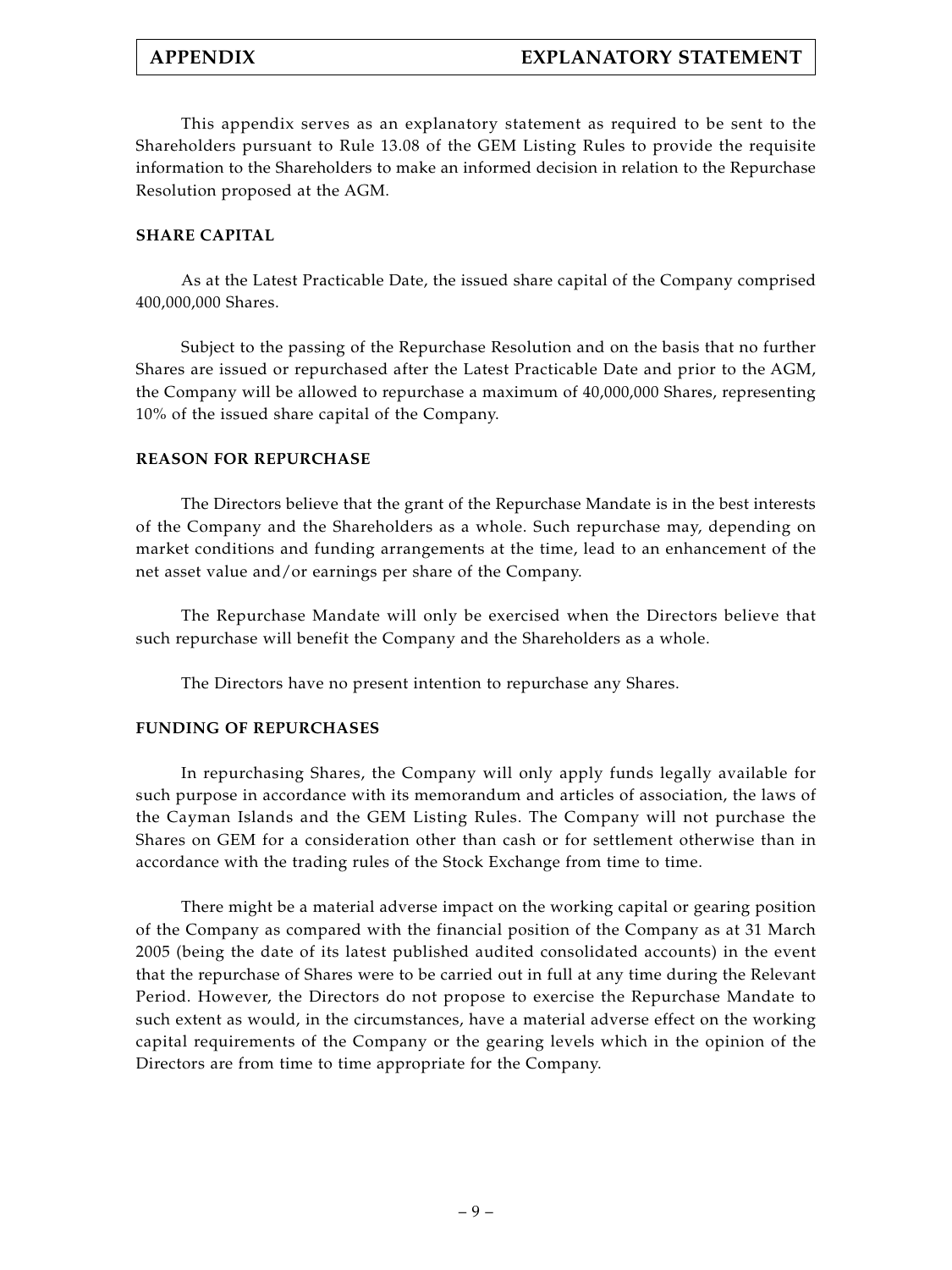#### **SHARE PRICES**

The highest and lowest prices at which the Shares have been traded on GEM in each of the previous twelve months before the Latest Practicable Date are as follows:

|                                                        | <b>Highest</b> | Lowest |
|--------------------------------------------------------|----------------|--------|
|                                                        | HK\$           | HK\$   |
|                                                        |                |        |
| 2004                                                   |                |        |
| July                                                   | 0.1040         | 0.1000 |
| August                                                 | 0.1000         | 0.1000 |
| September                                              | 0.1000         | 0.0900 |
| October                                                | 0.0900         | 0.0900 |
| November                                               | 0.0900         | 0.0450 |
| December                                               | 0.0470         | 0.0470 |
|                                                        |                |        |
| 2005                                                   |                |        |
| January                                                | 0.0470         | 0.0470 |
| February                                               | 0.0470         | 0.0470 |
| March                                                  | 0.0470         | 0.0470 |
| April                                                  | 0.0470         | 0.0240 |
| May                                                    | 0.0460         | 0.0400 |
| June                                                   | 0.0460         | 0.0180 |
| July (up to and including the Latest Practicable Date) | 0.0380         | 0.0160 |

#### **UNDERTAKING**

The Directors have undertaken to the Stock Exchange that they will exercise the powers of the Company to make repurchases pursuant to the Repurchase Mandate in accordance with the GEM Listing Rules and the applicable laws of the Cayman Islands.

None of the Directors nor, to the best of their knowledge having made all reasonable enquiries, their associates, have any present intention to sell any Shares to the Company or its subsidiaries under the Repurchase Mandate in the event that it is approved by the Shareholders at the AGM.

No other connected persons (as defined in the GEM Listing Rules) have notified the Company that they have a present intention to sell Shares to the Company or its subsidiaries, or have undertaken not to do so under the Repurchase Mandate in the event that it is approved by the Shareholders at the AGM.

#### **EFFECT OF THE TAKEOVERS CODE**

If on the exercise of the power to repurchase Shares pursuant to the Repurchase Mandate, a Shareholder's proportionate interest in the voting rights of the Company increases, such increase will be treated as an acquisition for the purposes of Rule 32 of the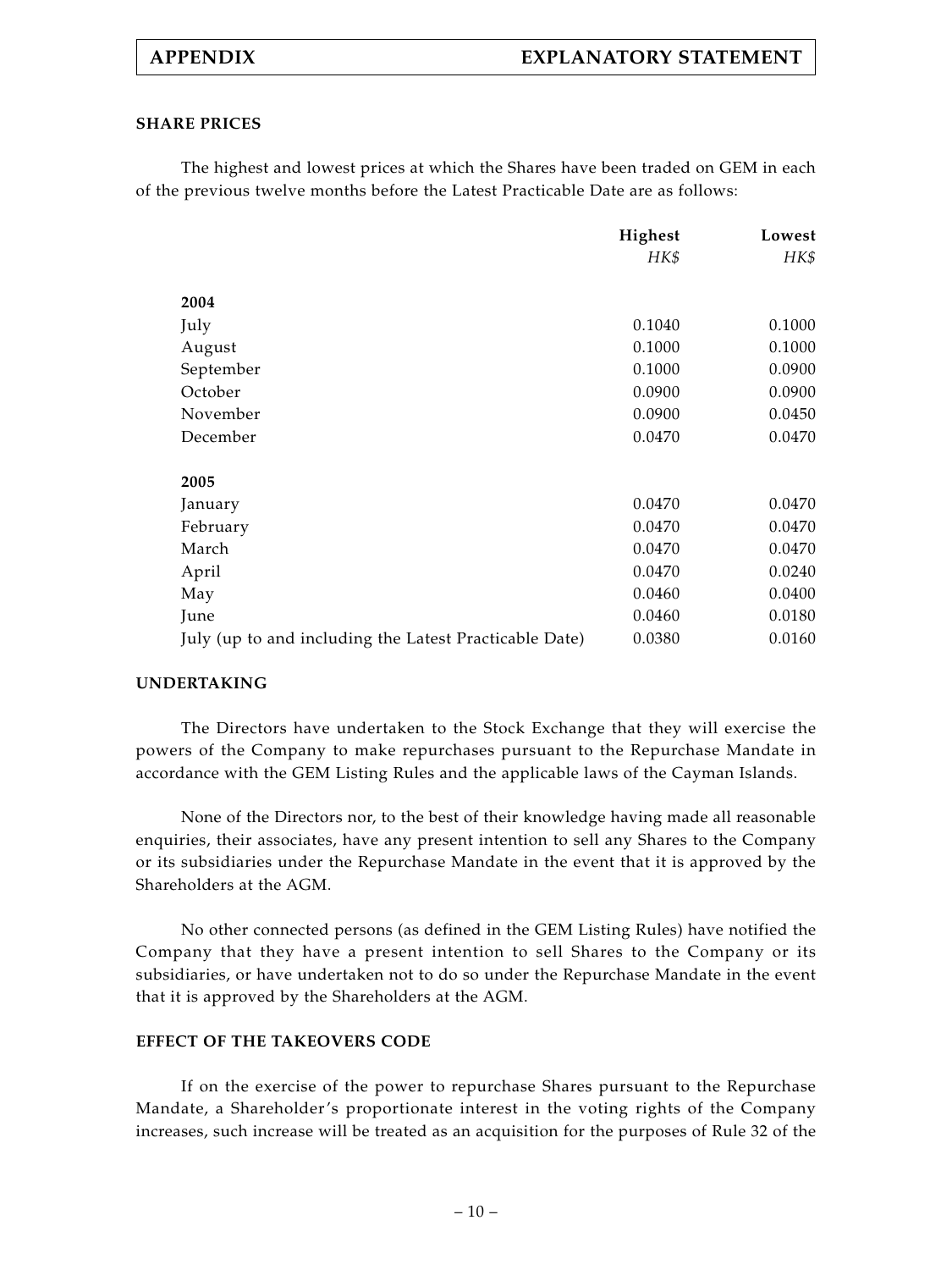Takeovers Code. As a result, a Shareholder, or a group of Shareholders acting in concert, could obtain or consolidate control of the Company and become obliged to make a mandatory offer in accordance with Rules 26 and 32 of the Takeovers Code.

As at the Latest Practicable Date, the following persons were interested in 10% or more of the issued share capital of the Company. In the event that the Repurchase Mandate is exercised in full, the interest of such persons will be increased to approximately the percentages set out in the last column as follows:

| Name of Shareholder                         | Number of<br>Shares held | Approximate<br>percentage of<br>shareholding<br>(% ) | Approximate<br>percentage of<br>shareholding if<br>the Repurchase<br>Mandate is<br>exercised in full<br>(% ) |
|---------------------------------------------|--------------------------|------------------------------------------------------|--------------------------------------------------------------------------------------------------------------|
| Wise New Management Limited<br>("Wise New") | 204,000,000 (Note 1)     | 51                                                   | 56.67                                                                                                        |
| Top Accurate Limited<br>("Top Accurate")    | 76,000,000 (Note 2)      | 19                                                   | 21.11                                                                                                        |

*Note:*

- 1. These Shares represent a 51% equity interest in the Company and are held by Wise New. The issued share capital of Wise New is beneficially owned by Cashtram Associates Limited ("Cashtram") as to 45%, FX Creations (Holding) Inc. ("FXHI") as to 30% and Forge Smart Investments Limited ("Forge Smart") as to 25%. Mr. Ng Pak To, Petto holds 40% and 100% equity interests in Cashtram and Forge Smart. Mr. Ho Kai Chung, David holds 30% equity interests in Cashtram. Mr. Wong Wai Shan holds 100% equity interests in FXHI.
- 2. These Shares represent a 19% equity interest in the Company and are held by Top Accurate. The ultimate beneficial owner of Top Accurate is Mr. Ma She Shing, Albert.

The Directors will not repurchase the Shares on GEM if the repurchase would result in the number of the listed securities which are in the hands of the public falling below the relevant minimum prescribed percentage for the Company as required by the Stock Exchange.

The Directors are not aware of any consequences which may arise under the Takeovers Code as a result of any repurchases made under the Repurchase Mandate.

### **SHARE REPURCHASE MADE BY THE COMPANY**

No purchase of Shares has been made by the Company in the preceding six months (whether on the Stock Exchange or otherwise) ending on the Latest Practicable Date.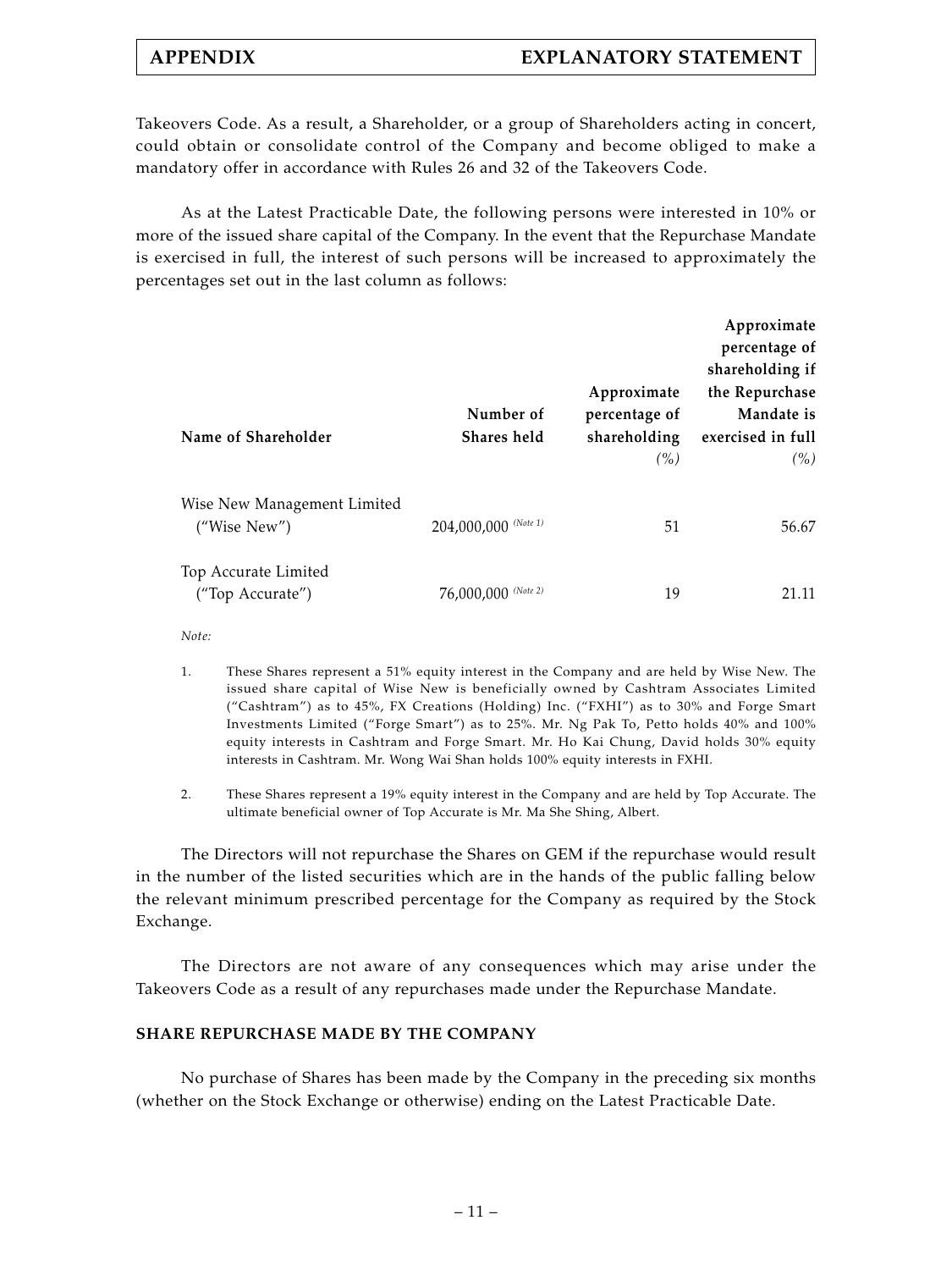

**FX CREATIONS INTERNATIONAL HOLDINGS LIMITED**

**豐盛創意國際控股有限公司** \*

*(incorporated in the Cayman Islands with limited liability)* **(Stock Code: 8136)**

**Notice is hereby given** that the annual general meeting of the shareholders of FX Creations International Holdings Limited (the "Company") will be held at Workshop A6, 12th Floor, Block A, Hong Kong Industrial Centre, 489-491 Castle Peak Road, Kowloon, Hong Kong on Tuesday, 9 August 2005, at 11:00 a.m. for the following purposes:

- 1. to receive and adopt the audited financial statements and the reports of the directors and the auditors for the year ended 31 March 2005;
- 2. to re-elect directors and to authorize the board of directors to fix the directors' remuneration;
- 3. to re-appoint auditors and to authorize the board of directors to fix their remuneration;

and by way of special business, to consider and, if thought fit, to pass with or without alterations, the following resolutions as ordinary resolutions:

- 4. **That**:
	- (a) subject to paragraph (c) of this Resolution, the exercise by the directors of the Company during the Relevant Period (as hereinafter defined) of all the powers of the Company to allot, issue and deal with unissued shares in the capital of the Company and to make or grant offers, agreements and options (including, without limitation, warrants, bonds, notes, debentures and securities convertible into shares) which might require the exercise of such powers be and the same is hereby generally and unconditionally approved;
	- (b) the approval in paragraph (a) of this Resolution shall authorize the directors of the Company during the Relevant Period to make or grant offers, agreements and options (including, without limitation, warrants, bonds, notes, debentures and securities convertible into shares) which might require the exercise of such powers after the end of the Relevant Period;

*<sup>\*</sup> For identification purposes only*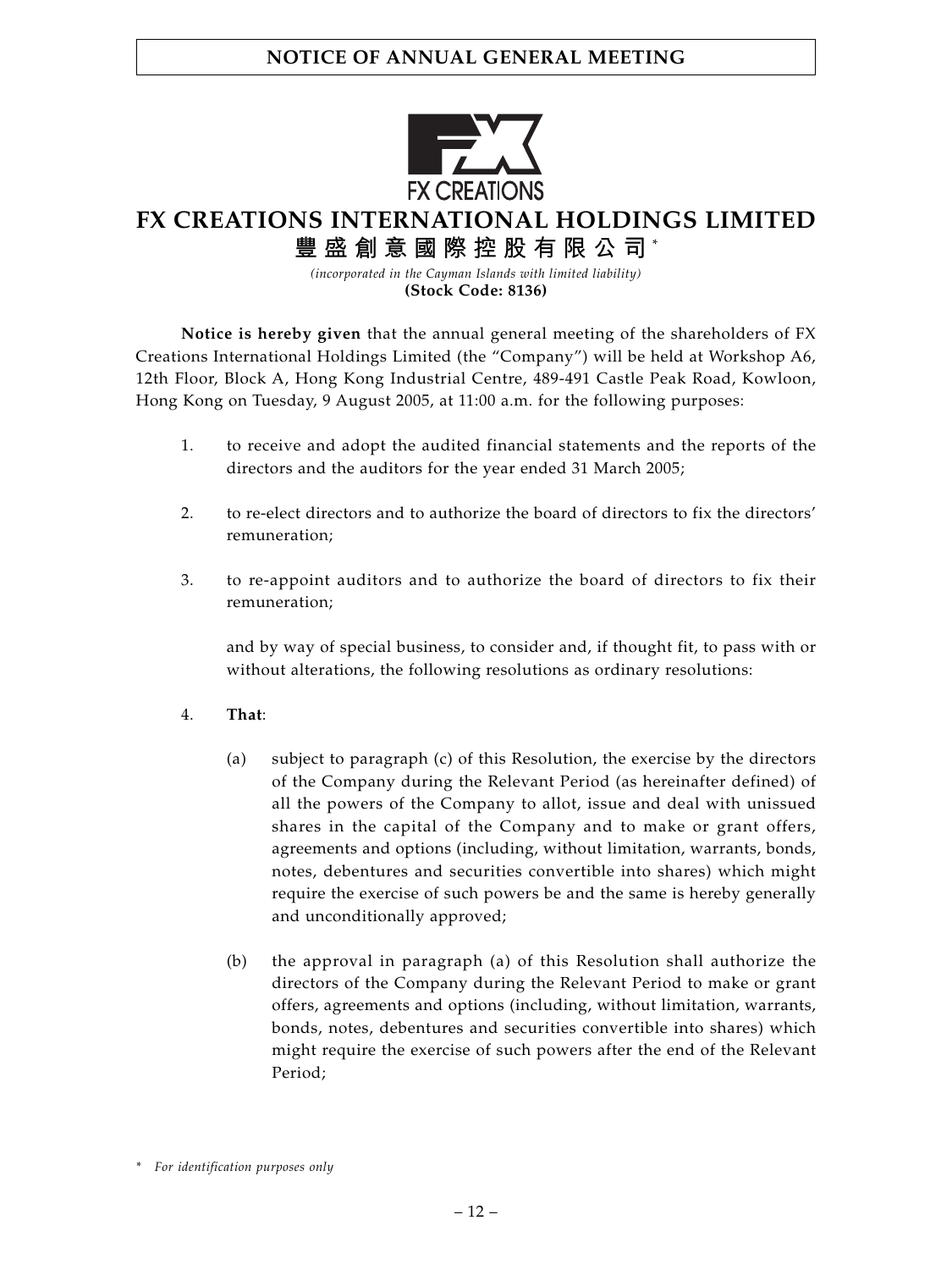- (c) the aggregate nominal amount of share capital allotted or agreed conditionally or unconditionally to be allotted (where pursuant to options or otherwise) by the directors of the Company pursuant to the approval in paragraph (a) of this Resolution, otherwise than pursuant to (i) a Rights Issue (as hereinafter defined); or (ii) the grant or exercise of any option under the share option scheme of the Company; or (iii) any scrip dividend or similar arrangement providing for the allotment of shares in lieu of the whole or part of a dividend on shares in accordance with the memorandum and articles of association of the Company in force from time to time; or (iv) any issue of shares in the Company upon the exercise of rights of subscription or conversion under the terms of any warrants of the Company or any securities which are convertible into shares of the Company, shall not exceed the aggregate of:
	- (i) 20 per cent. of the aggregate nominal amount of the share capital of the Company in issue on the date of the passing of this Resolution; and
	- (ii) (if the directors of the Company are so authorized by the passing of a separate ordinary resolution by the shareholders of the Company) the nominal amount of any share capital of the Company repurchased by the Company subsequent to the passing of this Resolution (up to a maximum equivalent to 10 per cent. of the aggregate nominal amount of the share capital of the Company in issue on the date of the passing of this Resolution), and the authority pursuant to paragraph (a) of this Resolution shall be limited accordingly; and
- (d) for the purpose of this Resolution:

"Relevant Period" means the period from the date of the passing of this Resolution until whichever is the earliest of:

- (i) the conclusion of the next annual general meeting of the Company;
- (ii) the expiration of the period within which the next annual general meeting of the Company is required by the articles of association of the Company, or any applicable law of the Cayman Islands to be held; and
- (iii) the passing of an ordinary resolution by the shareholders of the Company in a general meeting revoking or varying the authority given to the directors of the Company by this Resolution.

"Rights Issue" means an offer of shares in the Company, or offer or issue of warrants, options or other securities giving rights to subscribe for share open for a period fixed by the directors of the Company to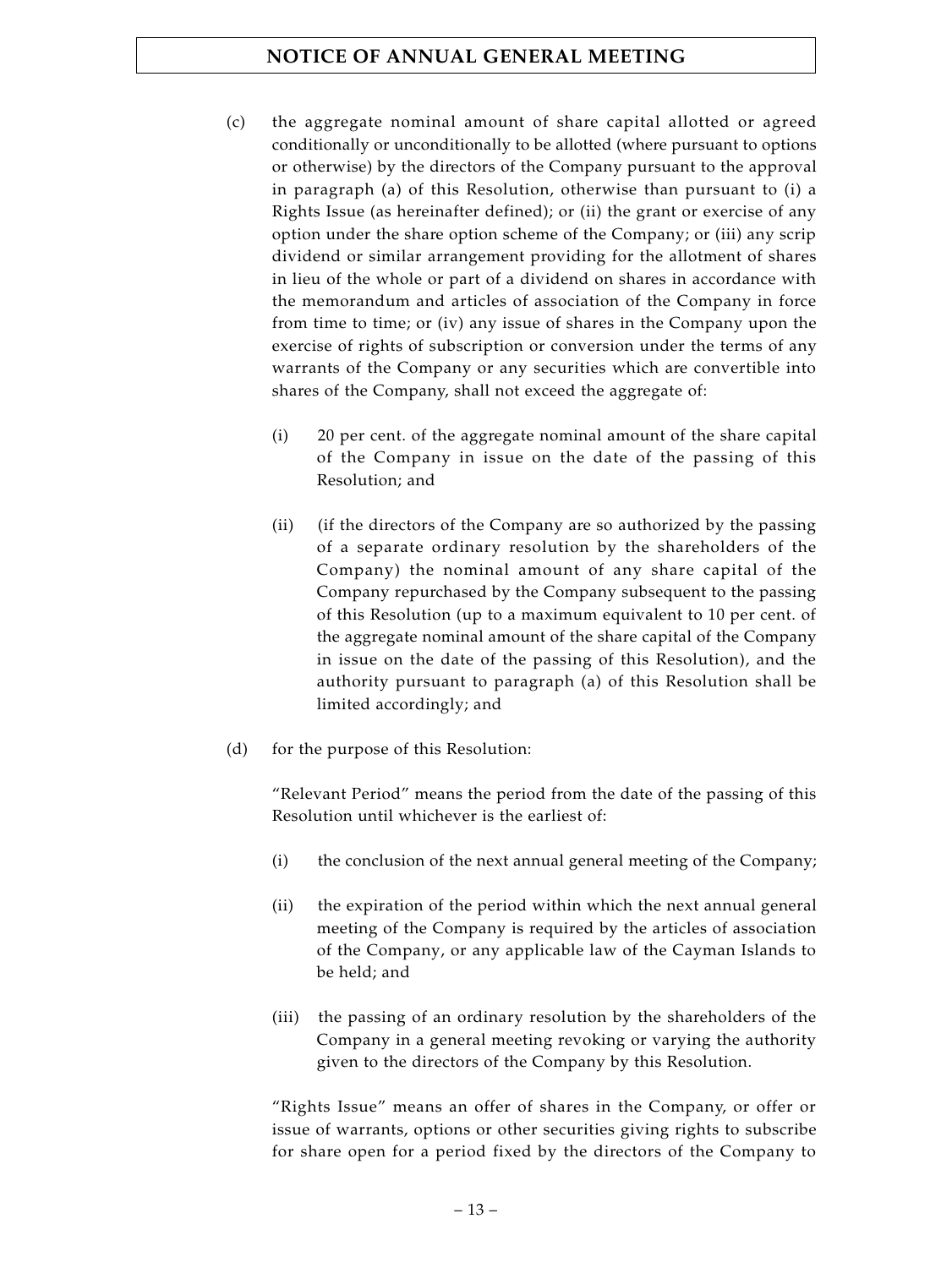holders of shares in the Company on the register of members of the Company on a fixed record date in proportion to their holdings of shares (subject to such exclusion or other arrangements as the directors of the Company may deem necessary or expedient in relation to overseas shareholders or fractional entitlements, or having regard to any restrictions or obligations under the laws of, or the requirements of, or the expense or delay which may be involved in determining the existence or extent of any restrictions or obligations under the laws of, or the requirements of, any jurisdiction outside Hong Kong or any recognized regulatory body or any stock exchange outside Hong Kong).

- 5. **That**:
	- (a) the exercise by the directors of the Company during the Relevant Period (as hereinafter defined) of all the powers of the Company to purchase its shares on The Stock Exchange of Hong Kong Limited (the "Stock Exchange") or any other stock exchange on which the shares of the Company may be listed and recognized by the Securities and Futures Commission of Hong Kong and the Stock Exchange for such purpose, and otherwise in accordance with the rules and regulations of the Securities and Futures Commission of Hong Kong, the Stock Exchange, the memorandum and articles of association of the Company, and all applicable laws in this regard, be and the same is hereby generally and unconditionally approved;
	- (b) the aggregate nominal amount of shares of the Company which may be purchased by the Company pursuant to the approval in paragraph (a) of this Resolution during the Relevant Period shall not exceed 10 per cent. of the aggregate nominal amount of the share capital of the Company in issue on the date of the passing of this Resolution and the authority pursuant to paragraph (a) of this Resolution shall be limited accordingly; and
	- (c) for the purpose of this Resolution:

"Relevant Period" means the period from the date of the passing of this Resolution until whichever is the earliest of:

- (i) the conclusion of the next annual general meeting of the Company;
- (ii) the expiration of the period within which the next annual general meeting of the Company is required by the articles of association of the Company, or any applicable law of the Cayman Islands to be held; and
- (iii) the passing of an ordinary resolution by the shareholders of the Company in a general meeting revoking or varying the authority given to the directors of the Company by this Resolution.